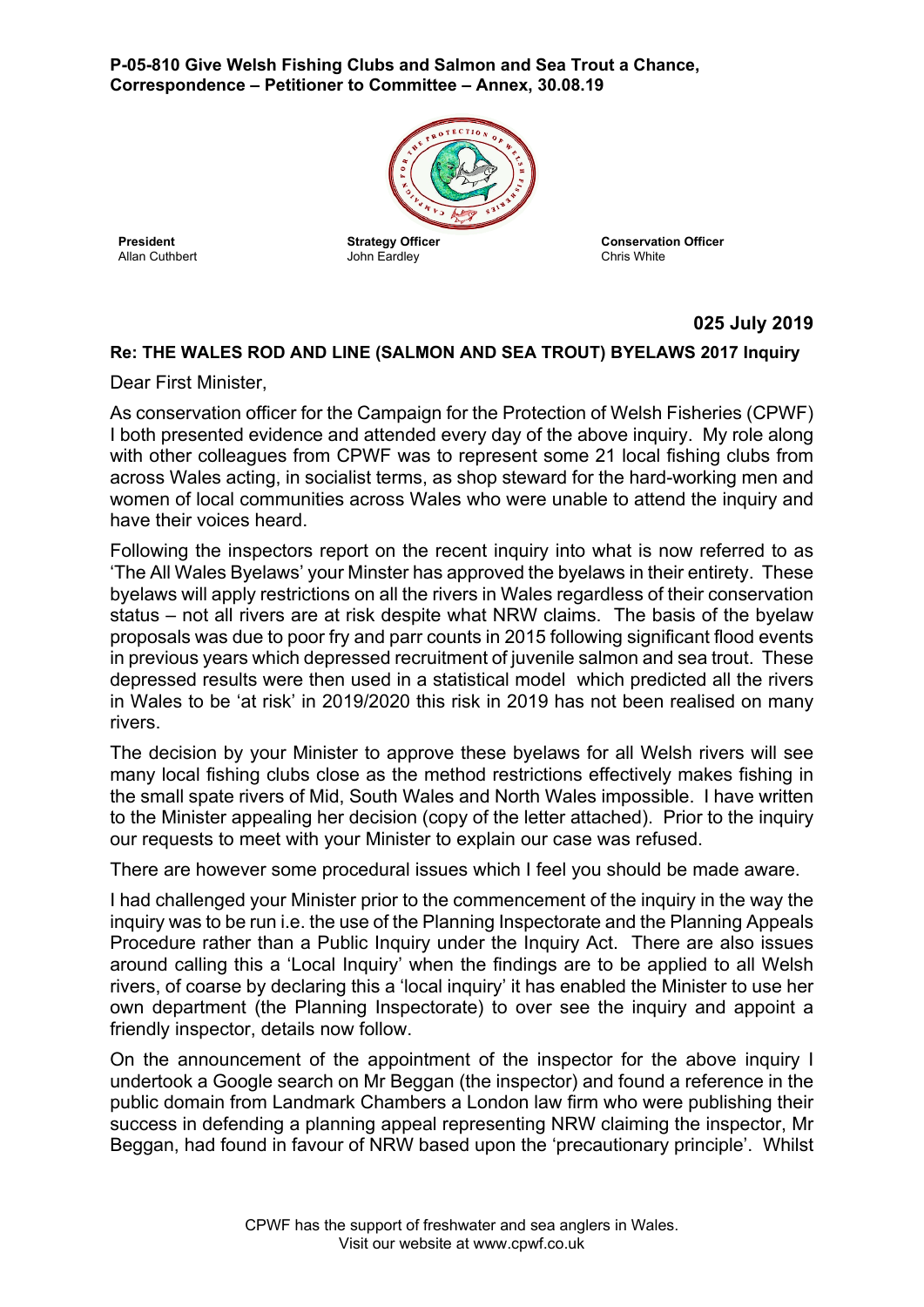the link still exists on Google the access to the Landmark Chambers servers has since been removed (we have a copy on file).

With this in mind we were most concerned to discover that the planning Inspector appointed by Welsh Ministers had apparently sat as adjudicator in a planning appeal action brought by NRW in a case which we believe to a large extent turned as in the instant upon the doctrine known as The Precautionary Principle. In that case the Inspector apparently sided with NRW. Our concern is not that there has been bias but that this inquiry has manifestly demonstrated the appearance of bias in favour of NRW as we shall address below.

You should be aware that the byelaw proposals by NRW which will restrict catch methods have been robustly opposed by the angling community in Wales. Indeed, the level of opposition required your Minister to hold an inquiry to determine whether they should be accepted by your Government.

We had previously expressed our concern to your Minister that she chose to utilise an appeal procedure conducted by a planning inspector under planning legislation rather than an independent Public Inquiry conducted by an independent and impartial adjudicator. The procedure under the planning legislation is designed to address a local issue not a pan Wales issue affecting your electorate across Wales i.e. a byelaw under UK administration law is both local and limited in its application the NRW proposals are neither as this is a blanket response i.e. primary legislation.

Notwithstanding our concerns your Minister proceeded to pursue the inquiry using the Planning Inspectorate, a department which the Minister has responsibility for. Utilising a planning appeal procedure and appointing an inspector who had previously supported an NRW appeal based upon environmental concerns.

Our concern is that Welsh Ministers have proceeded to utilise the planning appeals procedure as a device to try and procure a favourable outcome for its Agency NRW rather than a truly independent inquiry. Instead an Inspector who has apparently previously found in favour of NRW advancing the Precautionary Principle and with no known expertise in fisheries or their management was appointed.

The subsequent process has adopted an adversarial instead of an inquisitorial approach the manner of which has attracted previous complaint and of which your Minister dismissed out of hand. The inspectors report claims that the inquiry was conducted in an inquisitorial manner. This was far from the truth and whilst as objectors we expected to be challenged, we were faced with aggressive questioning by counsel for NRW, in my case for more than three hours with few if any questions from the inspector. To say that this was inquisitorial beggars' belief. The inspector has dismissed our very real concerns and only considered the case presented by NRW, there are therefore clear indications of bias.

Given the highly contentious nature of this inquiry we are surprised that this association i.e. the inspector previously supporting NRW would have been concealed from CPWF and the general public by both NRW and your Minister had we not made diligent enquiries.

We would perhaps have expected in the interests of fairness and transparency to have been consulted as to whether we objected or consented to the appointment of the inspector who had previously found in favour of NRW. We were not and instead our concerns to your Minister about how the inquiry was to be conducted were dismissed.